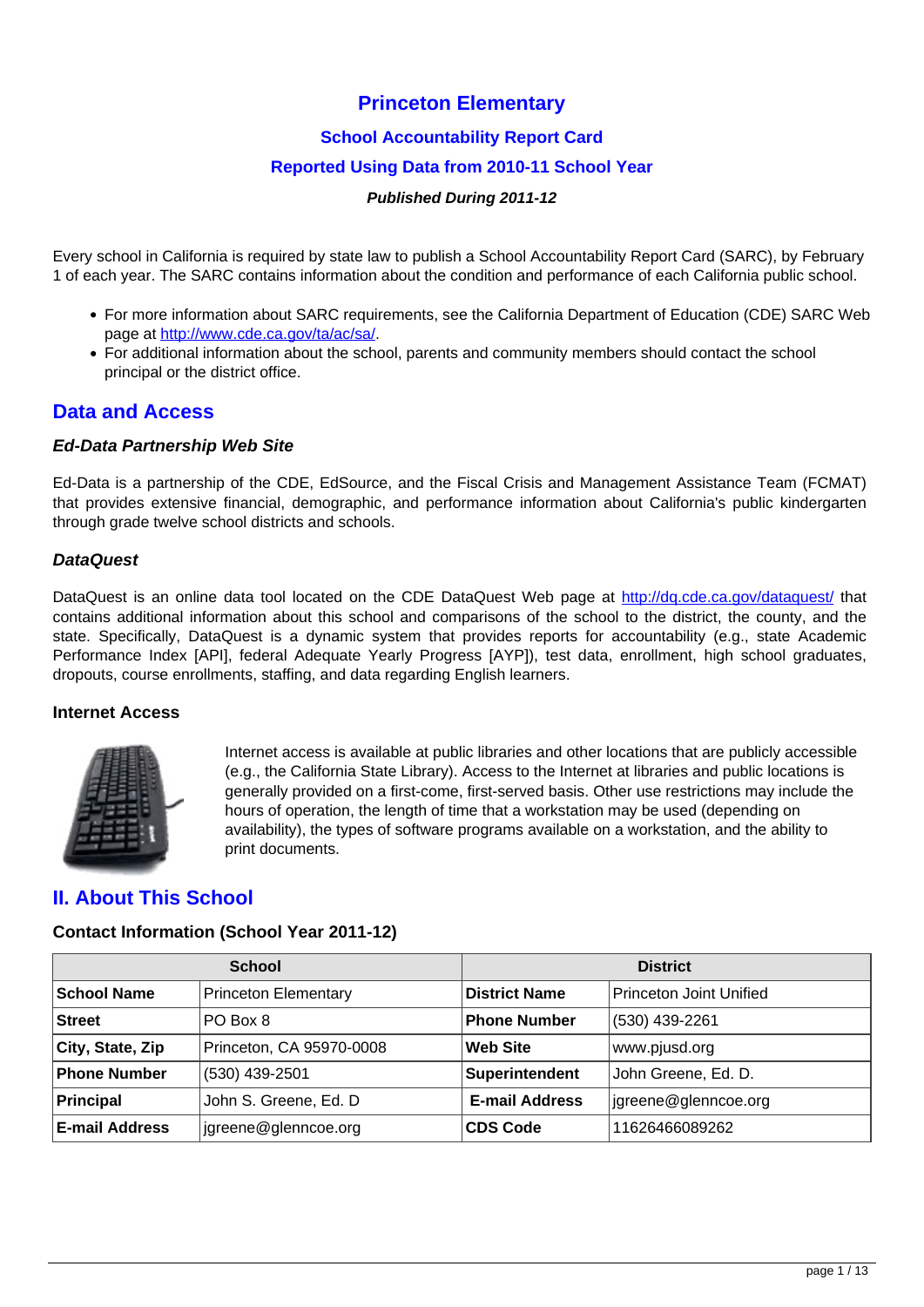### **School Description and Mission Statement (School Year 2010-11)**

#### **This section provides information about the school, its programs, and its goals.**

To provide our students with the academic, social and emotional skills needed of pre-adolescent children so that they may be better prepared to meet the challenges of middle school, high school and beyond.

#### Principal's Message

I would like to extend to both new and returning families a sincere welcome to Princeton Elementary School and hope that upcoming school year proves to be positive and rewarding for all students. I am also inviting you to explore the Princeton Elementary School's annual School Accountability Report Card, a required document that provides valuable information about our school's instructional program, academic achievements, classroom materials, school safety, facilities, and staff.

Princeton Elementary School provides a warm, stimulating environment where students are actively involved in the learning process in a rural setting with very attractive student/teacher ratios. Students receive a challenging, standards-based curriculum by delivered by professional, dedicated and caring staff members.

Ongoing evaluation of student progress and achievement helps us refine the instructional program so students can achieve academic proficiency. We have made a commitment to provide the very best educational program possible for Princeton Elementary children, and welcome any suggestions or recommendations that will make our school even stronger and more effective. Together through our hard work our students will be challenged to reach their maximum potential. We sincerely encourage parent involvement and truly understand the importance of working together toward fulfilling our Mission.

#### **Opportunities for Parental Involvement (School Year 2010-11)**

Parents are encouraged to become involved in their child's learning environment either by volunteering in the classroom, participating in a decision-making group, or simply attending school events. Parents stay informed on upcoming events and school activities through the school web site, the school marquee, and flyers. Contact Mrs. Zoller or Mrs. Hansen at (530) 439-2261 for more information on how to become involved in your child's learning environment.

Opportunities to Volunteer: Classroom Helper Chaperone Fundraising Committees School Site Council **CPM** Focus Groups Winter Program Fall Pumpkin Carnival Migrant Parent Advisory Committee School Activities Back to School Night Open House **Athletics** Class Community Project Activities Field trips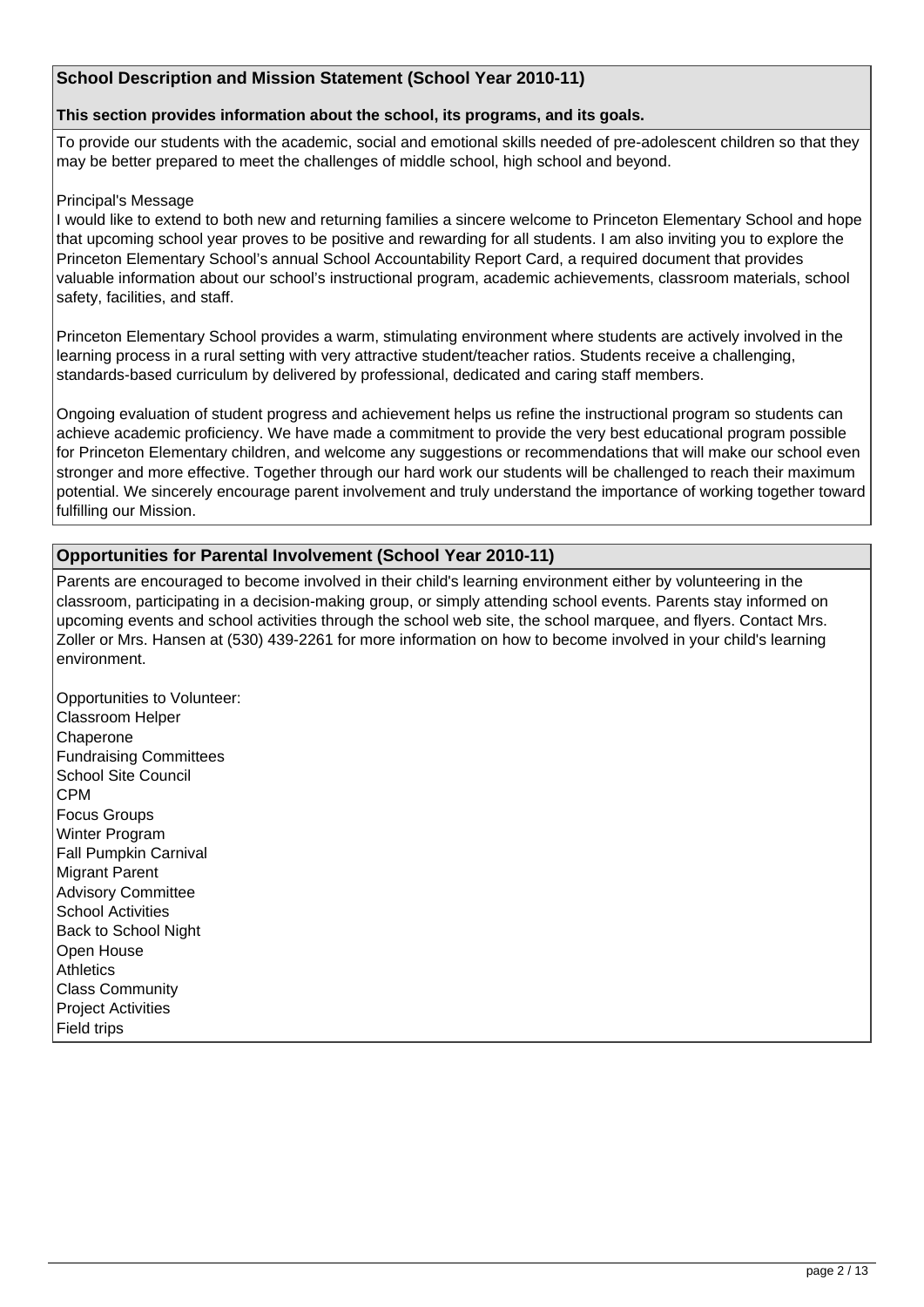

# **Student Enrollment by Grade Level (School Year 2010-11)**

This table displays the number of students enrolled in each grade level at the school.

| <b>Grade Level</b>      | <b>Number of Students</b> |
|-------------------------|---------------------------|
| Kindergarten            | 12                        |
| Grade 1                 | 11                        |
| Grade 2                 | 12                        |
| Grade 3                 | 17                        |
| Grade 4                 | 14                        |
| Grade 5                 | 23                        |
| Grade 6                 | 13                        |
| <b>Total Enrollment</b> | 102                       |

# **Student Enrollment by Subgroup (School Year 2010-11)**

| Group                            | % of Total<br><b>Enrollment</b> | Group                             | % of Total<br><b>Enrollment</b> |
|----------------------------------|---------------------------------|-----------------------------------|---------------------------------|
| <b>Black or African American</b> | 0.0                             | White                             | 28.0                            |
| American Indian or Alaska Native | 8.0                             | <b>Two or More Races</b>          | 0.0                             |
| Asian                            | 0.0                             | Socioeconomically Disadvantaged   | 80.2                            |
| Filipino                         | 0.0                             | <b>English Learners</b>           | 33.3                            |
| <b>Hispanic or Latino</b>        | 64.0                            | <b>Students with Disabilities</b> | 1.0                             |
| Native Hawaiian/Pacific Islander | 0.0                             |                                   |                                 |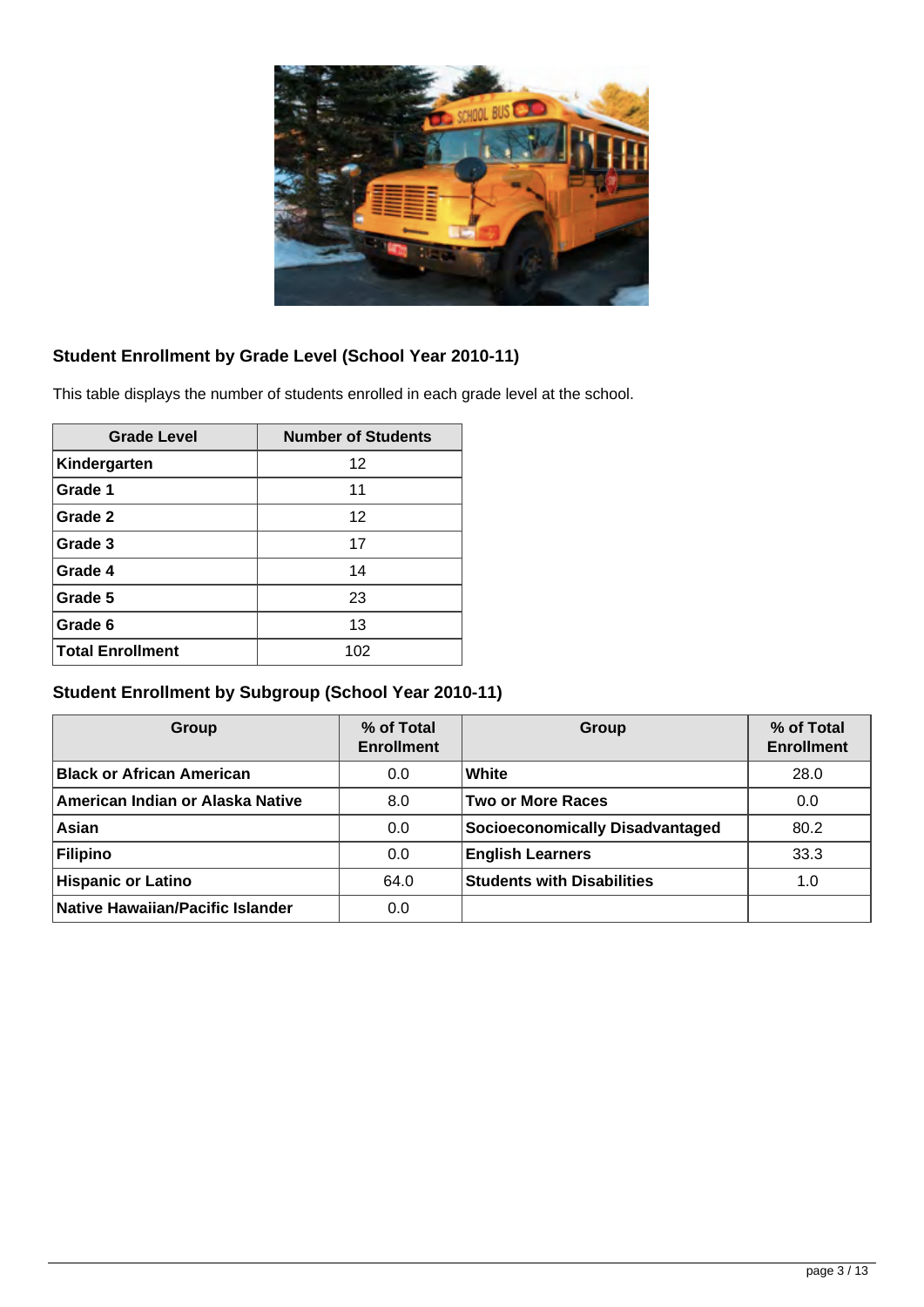

| Grade |                             | 2008-09        |                            |          | 2009-10                     |                            |           | 2010-11  |                             |             |                            |              |
|-------|-----------------------------|----------------|----------------------------|----------|-----------------------------|----------------------------|-----------|----------|-----------------------------|-------------|----------------------------|--------------|
| Level | Avg.                        |                | <b>Number of Classes *</b> |          | Avg.                        | <b>Number of Classes *</b> |           |          | Avg.                        |             | <b>Number of Classes *</b> |              |
|       | <b>Class</b><br><b>Size</b> | $1 - 20$       | $21 - 32$                  | $33+$    | <b>Class</b><br><b>Size</b> | $1 - 20$                   | $21 - 32$ | $33+$    | <b>Class</b><br><b>Size</b> | $1 - 20$    | $21 - 32$                  | $33+$        |
| ΙK    | 12.0                        | 1              | $\Omega$                   | $\Omega$ | 17.9                        | 1                          | 0         | $\Omega$ | 12.0                        | 1           | $\Omega$                   | $\Omega$     |
|       | 9.0                         | $\overline{2}$ | $\Omega$                   | $\Omega$ | 17.9                        | 1                          | 0         | $\Omega$ | 0.0                         | $\Omega$    | 0                          | 0            |
| 2     | 15.0                        | 1              | 0                          | $\Omega$ | 17.9                        | 1                          | 0         | $\Omega$ | 23.0                        | $\mathbf 0$ | 1                          | 0            |
| 3     | 19.0                        | 1              | $\Omega$                   | $\Omega$ | 17.9                        | 1                          | $\Omega$  | $\Omega$ | 21.0                        | 1           | 0                          | $\mathbf 0$  |
| 14    | 0.0                         | $\Omega$       | $\Omega$                   | $\Omega$ | 0.0                         | $\Omega$                   | $\Omega$  | $\Omega$ | 0.0                         | $\Omega$    | $\Omega$                   | $\Omega$     |
| 5     | 0.0                         | 0              | $\Omega$                   | $\Omega$ | 0.0                         | $\Omega$                   | $\Omega$  | $\Omega$ | 22.0                        | 1           | 0                          | $\mathbf{0}$ |
| 6     | 0.0                         | $\Omega$       | 0                          | $\Omega$ | 0.0                         | $\mathbf 0$                | 0         | $\Omega$ | 24.0                        | $\Omega$    | 1                          | $\mathbf{0}$ |
| Other | 0.0                         | 0              | 0                          | $\Omega$ | 0.0                         | $\Omega$                   | $\Omega$  | $\Omega$ | 0.0                         | $\mathbf 0$ | 0                          | $\mathbf{0}$ |

\* Number of classes indicates how many classes fall into each size category (a range of total students per classroom).

# **III. School Climate**

# **School Safety Plan (School Year 2010-11)**

The School Safety Plan is reviewed, updated, and discussed with school faculty annually. The plan establishes and defines procedures/guidelines for the safe and orderly response to earthquakes, fires, floods, intruders, and other emergency disasters. It outlines the protocol for teachers and staff, including the use of telephone trees. The Safety Plan also contains the numbers for each agency that should be contacted in the event of an emergency. To prepare our students and staff for potential disasters and in according law, all schools in the Princeton Joint Unified School District routinely participates in simulated emergency preparedness drills. Each year, there are safety checks by the state Fire Marshall as well as by our insurance carrier. The District is mandated to correct any safety deficiency. We do all we can to ensure the safety of our students, staff, and community at large. To insure safety on campus, supervisors or administrators routinely monitor appropriate behavior Campus supervisors are assigned to monitor appropriate behavior, and to ensure that all people are authorized to be on school property, all visitors must sign in when entering the campus. Our student discipline handbook is updated annually and shared with each student during a pre-selected period at the beginning of each school year. This helps to insure that all students are aware of behavior expectations and consequences; a copy is then mailed home to all parents/guardians. The District offers first aid training each year. Although all staff is encouraged to attend, it is mandatory training for all coaches and health aides.

For more information about how parents can receive more information, or view the School Safety Plan, contact the District Office at 530-439-2261.

**Expulsions** | 0.00 | 0.00 | 0.00 | 0.84 | 0.00 | 0.00

# **Rate \* School District 2008-09 2009-10 2010-11 2008-09 2009-10 2010-11 Suspensions** 0.00 0.00 0.00 0.84 11.20 4.33

# **Suspensions and Expulsions**

\* The rate of suspensions and expulsions is calculated by dividing the total number of incidents by the total enrollment.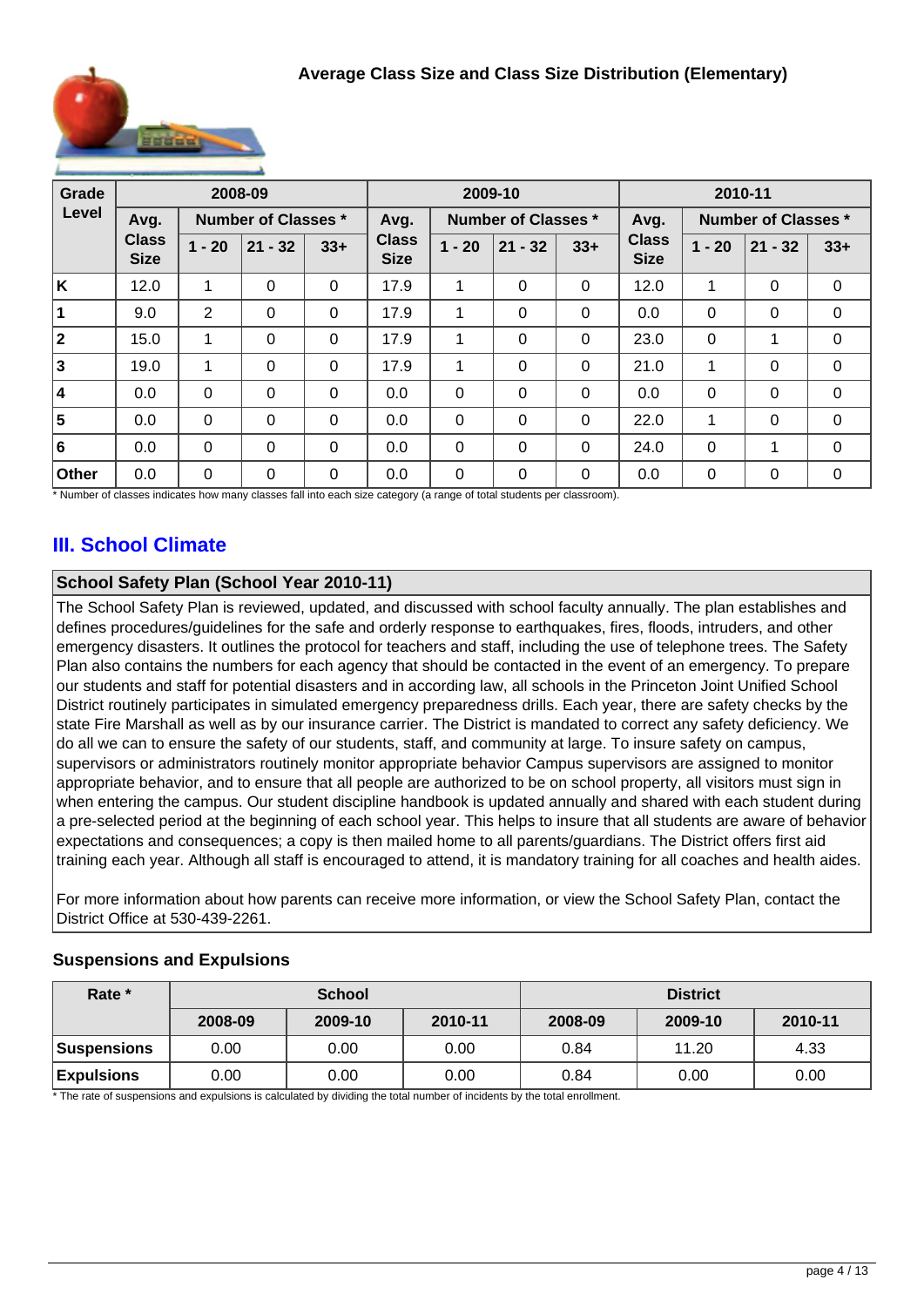# **IV. School Facilities**

### **School Facility Conditions and Planned Improvements (School Year 2011-12)**

The district takes great efforts to ensure that all schools are clean, safe, and functional through proper facilities maintenance and campus supervision. Princeton Junior Senior High's original facilities were built in the 1950s with the addition of the CDS classroom in 2004. Ongoing maintenance and campus improvements ensure facilities remain up to date and provide adequate space for students and staff. District maintenance and site custodial staff ensures that the repairs necessary to keep the school in good condition are completed in a timely manner. A work order process is used by school and district staff to communicate non-routine maintenance requests. Every morning before school begins; the custodian inspects facilities for safety hazards or other conditions that need attention prior to students and staff entering school grounds. One custodian is assigned to Princeton Elementary. The custodians are responsible for:

Grounds keeping Restrooms Cafeteria Cleanup/Setup Office Area Cleaning

Restrooms are checked throughout the day for cleanliness and subsequently cleaned as needed. The Director of Maintenance and Operations communicates daily with the Superintendent and custodial staff concerning maintenance and school safety issues.

The district Director of Maintenance & Operations does an annual inspection of all sites in accordance with Education Code §17592.72(c) (1). The most recent inspection took place on October 27, 2011. The inspection tool is on file and available for review at the district office.

### **School Facility Good Repair Status (School Year 2011-12)**

| <b>System Inspected</b>                                                          | <b>Repair Status</b> |         |      |      | Repair Needed and Action Taken or Planned |  |  |
|----------------------------------------------------------------------------------|----------------------|---------|------|------|-------------------------------------------|--|--|
|                                                                                  | <b>Exemplary</b>     | Good    | Fair | Poor |                                           |  |  |
| Systems: Gas Leaks,<br>Mechanical/HVAC,<br>Sewer                                 |                      | X       |      |      |                                           |  |  |
| <b>Interior: Interior</b><br>Surfaces                                            |                      | X       |      |      |                                           |  |  |
| <b>Cleanliness: Overall</b><br>Cleanliness, Pest/<br>Vermin Infestation          |                      | X       |      |      |                                           |  |  |
| <b>Electrical: Electrical</b>                                                    |                      | X       |      |      |                                           |  |  |
| <b>Restrooms/Fountains:</b><br>Restrooms, Sinks/<br>Fountains                    |                      | X       |      |      |                                           |  |  |
| Safety: Fire Safety,<br><b>Hazardous Materials</b>                               |                      | $\sf X$ |      |      |                                           |  |  |
| <b>Structural: Structural</b><br>Damage, Roofs                                   |                      | X       |      |      |                                           |  |  |
| <b>External:</b><br>Playground/School<br>Grounds, Windows/<br>Doors/Gates/Fences |                      | X       |      |      |                                           |  |  |
| <b>Overall Rating</b>                                                            |                      | X       |      |      |                                           |  |  |

Note: Cells shaded in black do not require data.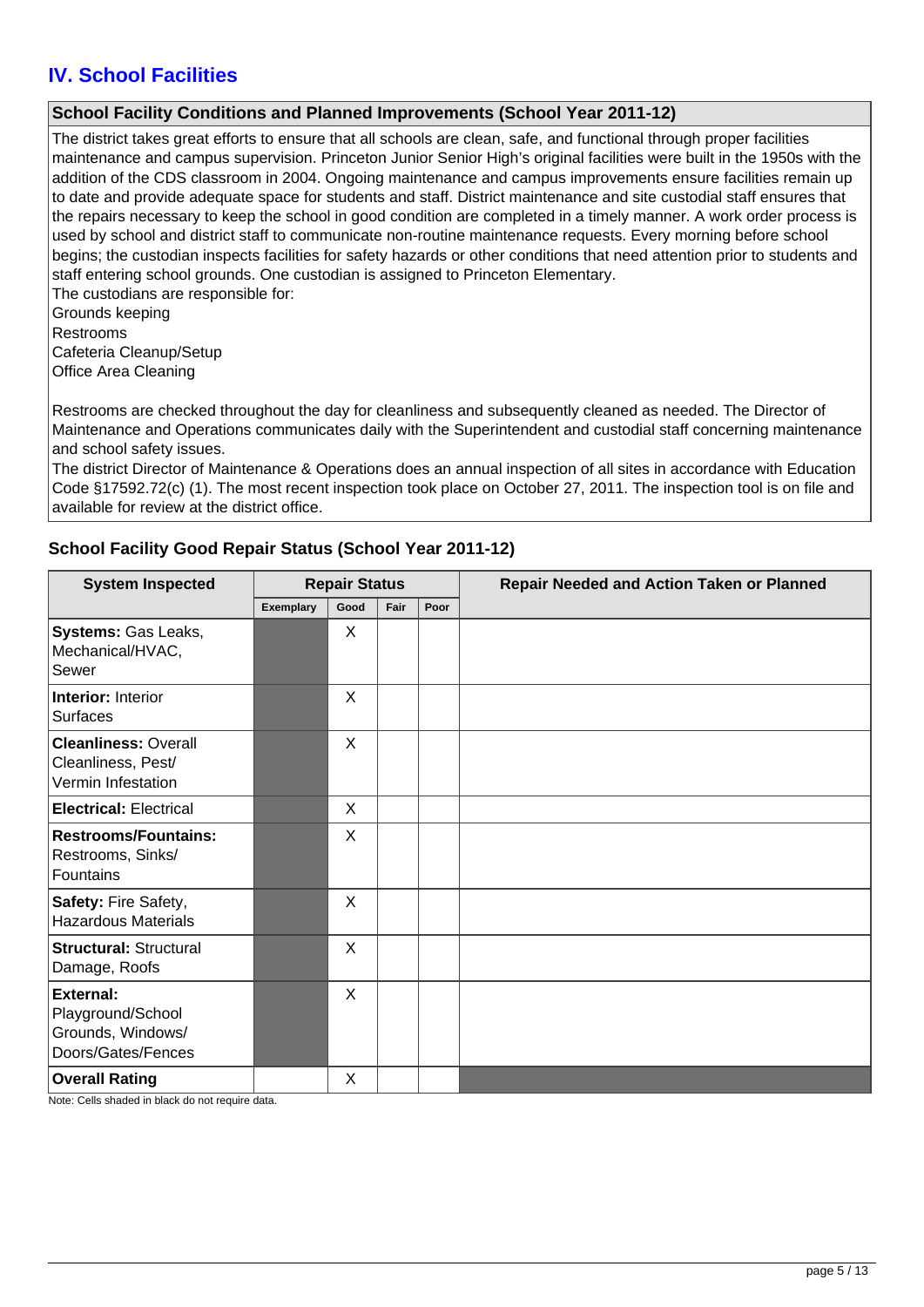# **V. Teachers**



**Teacher Credentials**

| <b>Teachers</b>                                                       |         | <b>District</b> |         |         |
|-----------------------------------------------------------------------|---------|-----------------|---------|---------|
|                                                                       | 2008-09 | 2009-10         | 2010-11 | 2010-11 |
| With Full Credential                                                  |         |                 |         | 17      |
| <b>Without Full Credential</b>                                        | 0       | O               |         |         |
| Teaching Outside Subject Area of Competence (with<br>full credential) | 0       | 0               |         | N/A     |

### **Teacher Misassignments and Vacant Teacher Positions**

| <b>Indicator</b>                               | 2009-10 | 2010-11 | 2011-12 |
|------------------------------------------------|---------|---------|---------|
| Misassignments of Teachers of English Learners |         |         |         |
| Total Teacher Misassignments *                 |         |         |         |
| Vacant Teacher Positions                       |         |         |         |

Note: "Misassignments" refers to the number of positions filled by teachers who lack legal authorization to teach that grade level, subject area, student group, etc.

\* Total Teacher Misassignments includes the number of Misassignments of Teachers of English Learners.

# **Core Academic Classes Taught by Highly Qualified Teachers (School Year 2010-11)**

The Federal Elementary and Secondary Education Act (ESEA), also known as No Child Left Behind (NCLB), requires that core academic subjects be taught by Highly Qualified Teachers, defined as having at least a bachelor's degree, an appropriate California teaching credential, and demonstrated core academic subject area competence. For more information, see the CDE Improving Teacher and Principal Quality Web page at: <http://www.cde.ca.gov/nclb/sr/tq/>

| <b>Location of Classes</b>              | <b>Percent of Classes In Core</b><br><b>Academic Subjects Taught by</b><br><b>Highly Qualified Teachers</b> | <b>Percent of Classes In Core</b><br><b>Academic Subjects Not Taught by</b><br><b>Highly Qualified Teachers</b> |  |
|-----------------------------------------|-------------------------------------------------------------------------------------------------------------|-----------------------------------------------------------------------------------------------------------------|--|
| <b>This School</b>                      | 100%                                                                                                        | $0\%$                                                                                                           |  |
| <b>All Schools in District</b>          | 100%                                                                                                        | 0%                                                                                                              |  |
| <b>High-Poverty Schools in District</b> | 100%                                                                                                        | $0\%$                                                                                                           |  |
| <b>Low-Poverty Schools in District</b>  | 0%                                                                                                          | 0%                                                                                                              |  |

Note: High-poverty schools are defined as those schools with student eligibility of approximately 40 percent or more in the free and reduced price meals program. Low-poverty schools are those with student eligibility of approximately 25 percent or less in the free and reduced price meals program.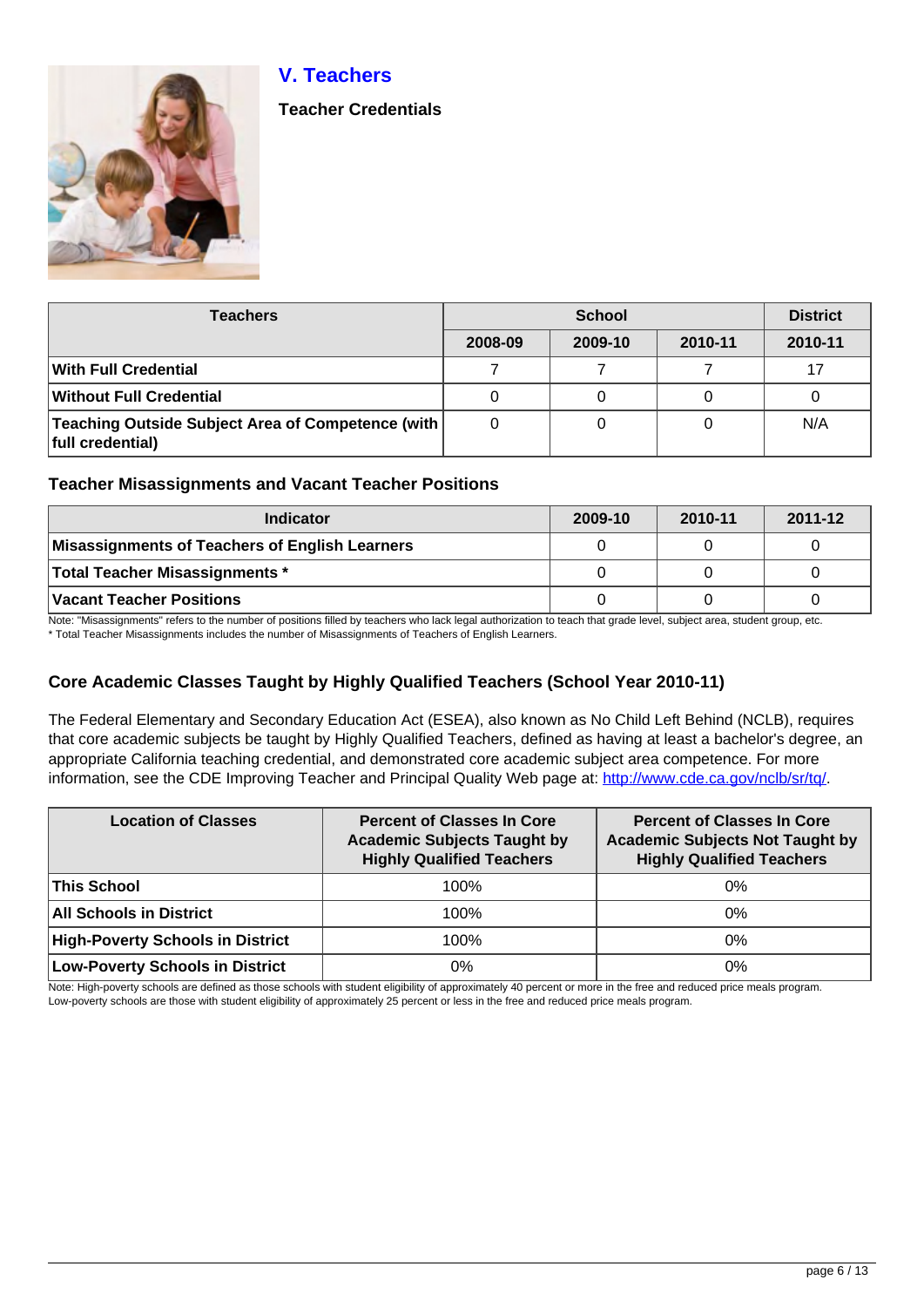# **VI. Support Staff**

### **Academic Counselors and Other Support Staff (School Year 2010-11)**

| <b>Title</b>                                           | <b>Number of FTE</b><br><b>Assigned to School *</b> | <b>Average Number of</b><br><b>Students per</b><br><b>Academic Counselor</b> |
|--------------------------------------------------------|-----------------------------------------------------|------------------------------------------------------------------------------|
| <b>Academic Counselor</b>                              | .25                                                 | 102                                                                          |
| Counselor (Social/Behavioral or Career Development)    |                                                     |                                                                              |
| Library Media Teacher (librarian)                      |                                                     |                                                                              |
| <b>Library Media Services Staff (paraprofessional)</b> |                                                     |                                                                              |
| Psychologist                                           |                                                     |                                                                              |
| <b>Social Worker</b>                                   |                                                     |                                                                              |
| Nurse                                                  |                                                     |                                                                              |
| Speech/Language/Hearing Specialist                     |                                                     |                                                                              |
| <b>Resource Specialist (non-teaching)</b>              |                                                     |                                                                              |
| <b>Other</b>                                           |                                                     |                                                                              |

Note: Cells shaded in black do not require data.

\* One Full-Time Equivalent (FTE) equals one staff member working full-time; one FTE could also represent two staff members who each work 50 percent of full-time.

# **VII. Curriculum and Instructional Materials**

# **Quality, Currency, Availability of Textbooks & Instructional Materials (2011-12)**

This section describes whether the textbooks and instructional materials used at the school are from the most recent adoption; whether there are sufficient textbooks and instruction materials for each student; and information about the school's use of any supplemental curriculum or non-adopted textbooks or instructional materials.

Year and month in which data were collected: 9/11/2011

| <b>Core Curriculum</b><br>Area                              | <b>Textbooks and</b><br>instructional<br>materials/year of adoption | From most recent<br>adoption?               | <b>Percent students lacking</b><br>own assigned copy |
|-------------------------------------------------------------|---------------------------------------------------------------------|---------------------------------------------|------------------------------------------------------|
| <b>Reading/Language Arts</b>                                | California Treasures K-8                                            | April 22, 2010                              | 0.00%                                                |
| <b>Mathematics</b>                                          | Harcourt Math K-6<br>Pre-Algebra 6th - 8th                          | 2002 Edition August 16,<br>2006             | $0.00\%$                                             |
| <b>Science</b>                                              | <b>Holt Science</b>                                                 | 2000 Edition                                | $0.00\%$                                             |
| <b>History-Social</b><br><b>Science</b>                     | California Reflections K-6                                          | July 19, 2006                               | $0.00\%$                                             |
| <b>Foreign Language</b>                                     | N/A                                                                 |                                             | $0.00\%$                                             |
| <b>Health</b>                                               | Wonders                                                             | Tied to the ELA California<br>Treasures K-8 | $0.00\%$                                             |
| <b>Visual and Performing</b><br><b>Arts</b>                 | N/A                                                                 |                                             | $0.00\%$                                             |
| <b>Science Laboratory</b><br><b>Equipment (grades 9-12)</b> | Wonders                                                             | Tied to the ELA California<br>Treasures K-8 | $0.00\%$                                             |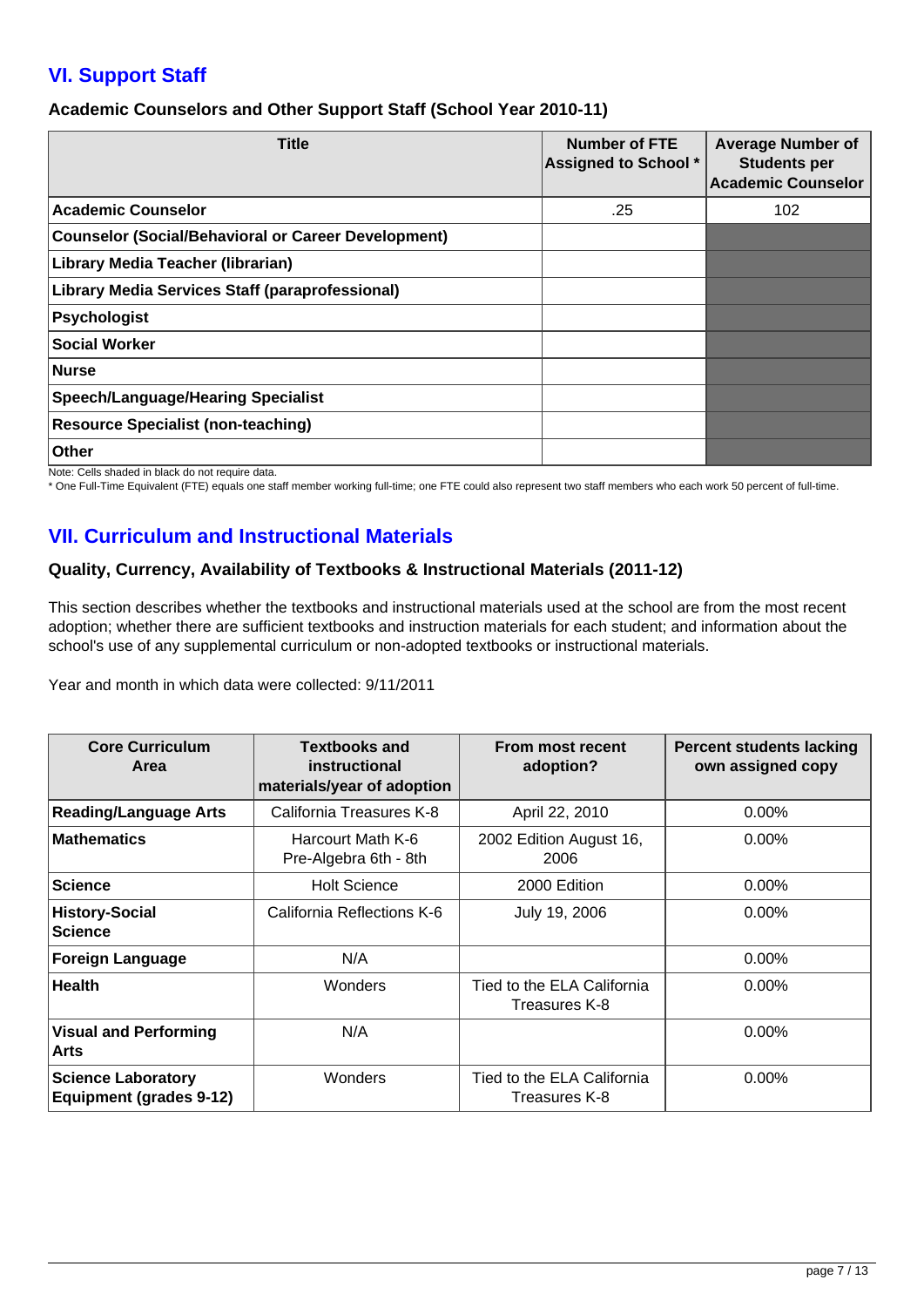### **Curriculum and Instructional Materials (School Year 2010-11)**

#### **List of curriculum books.**

California Treasurs (K-6 ELA) California Reflections (K-6 Social Science) Pre-Algebra (6th) & Harcourt Math K-6 2002 Edition Holt Science 2000 Edition for 5th Grade

Note: Assembly Bill X4 2 (Chapter 2, Statutes of 2009-10 Fourth Extraordinary Session) signed on July 28, 2009, suspended the process and procedures for adopting instructional materials, including framework revisions, until the 2013-14 school year. Senate Bill 70 (Chapter 7 of the Statutes of 2011) extended that suspension until the 2015-16 school year.

# **VIII. School Finances**

### **Expenditures Per Pupil and School Site Teacher Salaries (Fiscal Year 2009-10)**

| Level                                                          | <b>Total</b><br><b>Expenditures</b><br><b>Per Pupil</b> | <b>Expenditures</b><br><b>Per Pupil</b><br>(Supplemental /<br><b>Restricted)</b> | <b>Expenditures</b><br><b>Per Pupil</b><br>(Basic /<br>Unrestricted) | Average<br><b>Teacher</b><br><b>Salary</b> |
|----------------------------------------------------------------|---------------------------------------------------------|----------------------------------------------------------------------------------|----------------------------------------------------------------------|--------------------------------------------|
| <b>School Site</b>                                             | \$4,775.00                                              | \$1,334.00                                                                       | \$3,441.00                                                           | \$43,517.00                                |
| <b>District</b>                                                |                                                         |                                                                                  | \$8,602.00                                                           | \$44,550.00                                |
| <b>Percent Difference - School</b><br><b>Site and District</b> |                                                         |                                                                                  | $-60%$                                                               | $-2%$                                      |
| <b>State</b>                                                   |                                                         |                                                                                  | \$5,455.00                                                           | \$57,163.00                                |
| <b>Percent Difference - School</b><br><b>Site and State</b>    |                                                         |                                                                                  | $-37%$                                                               | $-24%$                                     |

Note: Cells shaded in black do not require data.

**Supplemental/Restricted** expenditures come from money whose use is controlled by law or by a donor. Money that is designated for specific purposes by the district or governing board is not considered restricted. Basic/unrestricted expenditures are from money whose use, except for general guidelines, is not controlled by law or by a donor.

For detailed information on school expenditures for all districts in California, see the CDE Current Expense of Education & Per-pupil Spending Web page at <http://www.cde.ca.gov/ds/fd/ec/>. For information on teacher salaries for all districts in California, see the CDE Certificated Salaries & Benefits Web page at <http://www.cde.ca.gov/ds/fd/cs/>. To look up expenditures and salaries for a specific school district, see the Ed-Data Web site at: <http://www.ed-data.org>.

### **Types of Services Funded (School Year 2010-11)**

Princeton funds a full time teacher in a pull out program to assist with the education of our English learners. We continue to provide classroom instruction through our Summer School Program and we offer before and after school programs/tutoring. Both programs offer these services to all students who are below basic or at risk of retension.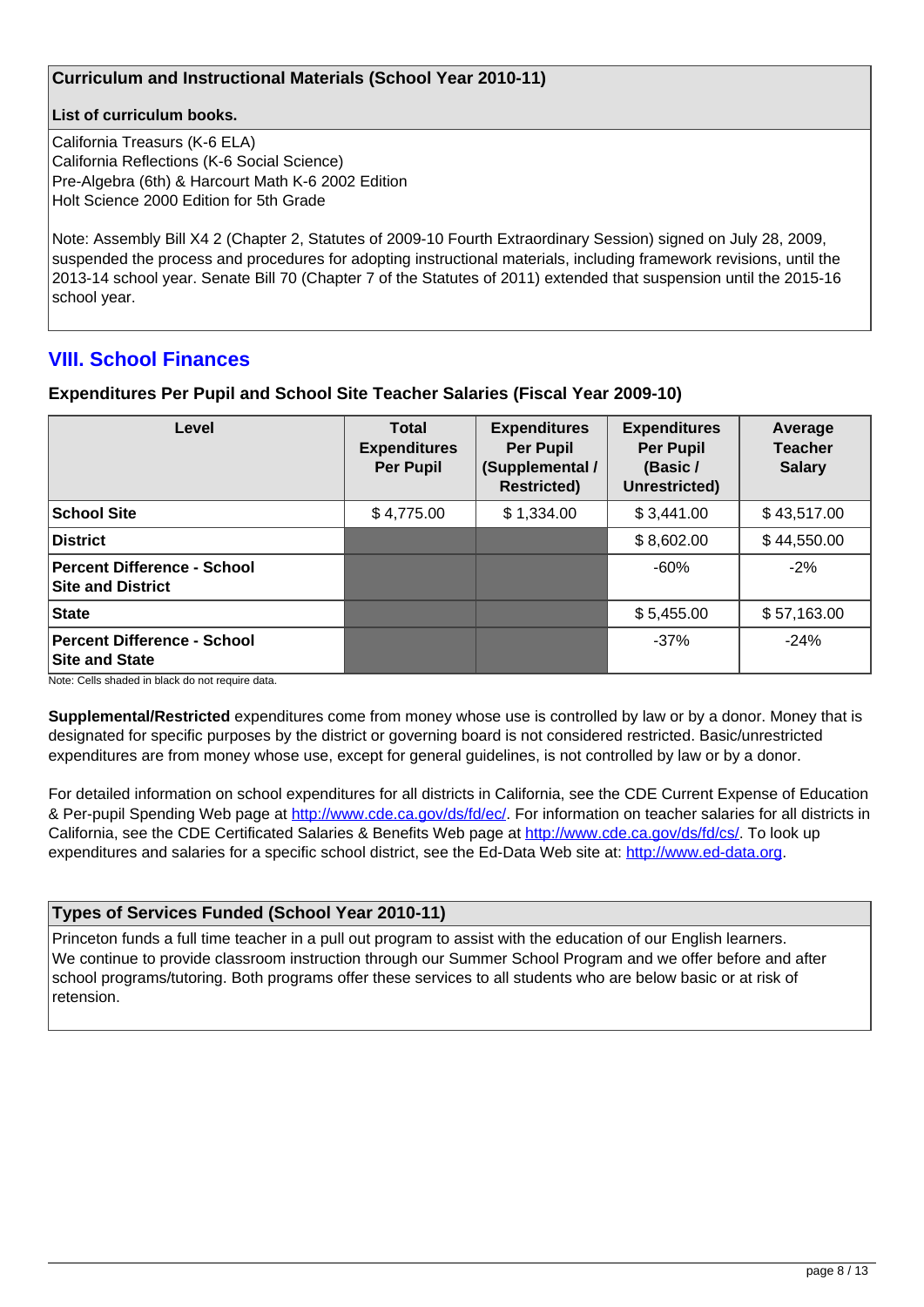## **Teacher and Administrative Salaries (Fiscal Year 2009-10)**

| Category                                             | <b>District Amount</b> | <b>State Average For</b><br><b>Districts</b><br><b>In Same Category</b> |
|------------------------------------------------------|------------------------|-------------------------------------------------------------------------|
| <b>Beginning Teacher Salary</b>                      | \$39,504.00            | \$37,978.00                                                             |
| <b>Mid-Range Teacher Salary</b>                      | \$53,577.00            | \$55,252.00                                                             |
| <b>Highest Teacher Salary</b>                        | \$66,357.00            | \$71,674.00                                                             |
| <b>Average Principal Salary (Elementary)</b>         | \$0.00                 | \$87,651.00                                                             |
| <b>Average Principal Salary (Middle)</b>             | \$0.00                 | \$92,196.00                                                             |
| <b>Average Principal Salary (High)</b>               | \$0.00                 | \$93,352.00                                                             |
| <b>Superintendent Salary</b>                         | \$97,000.00            | \$116,851.00                                                            |
| <b>Percent of Budget for Teacher Salaries</b>        | 34.00 %                | 34.00 %                                                                 |
| <b>Percent of Budget for Administrative Salaries</b> | 8.00 %                 | 7.00 %                                                                  |

Note: For detailed information on salaries, see the CDE Certificated Salaries & Benefits Web page at <http://www.cde.ca.gov/ds/fd/cs/>.

# **IX. Student Performance**

### **Standardized Testing and Reporting Program**

The Standardized Testing and Reporting (STAR) Program consists of several key components, including:

- California Standards Tests (CSTs), which include English-language arts (ELA) and mathematics in grades two through eleven; science in grades five, eight, and nine through eleven; and history-social science in grades eight, and nine through eleven.
- California Modified Assessment (CMA), an alternate assessment that is based on modified achievement standards in ELA for grades three through eleven; mathematics for grades three through seven, Algebra I, and Geometry; and science in grades five and eight, and Life Science in grade ten. The CMA is designed to assess those students whose disabilities preclude them from achieving grade-level proficiency on an assessment of the California content standards with or without accommodations.
- California Alternate Performance Assessment (CAPA), includes ELA and mathematics in grades two through eleven, and science for grades five, eight, and ten. The CAPA is given to those students with significant cognitive disabilities whose disabilities prevent them from taking either the CSTs with accommodations or modifications or the CMA with accommodations.

The assessments under the STAR Program show how well students are doing in relation to the state content standards. On each of these assessments, student scores are reported as performance levels.

For detailed information regarding the STAR Program results for each grade and performance level, including the percent of students not tested, see the CDE STAR Results Web site at<http://star.cde.ca.gov>.

### **Standardized Testing and Reporting Results for All Students - Three-Year Comparison**

| <b>Subject</b>                | Percent of Students Scoring at Proficient or Advanced<br>(meeting or exceeding the state standards) |                                                  |         |         |         |         |         |         |         |
|-------------------------------|-----------------------------------------------------------------------------------------------------|--------------------------------------------------|---------|---------|---------|---------|---------|---------|---------|
|                               |                                                                                                     | <b>District</b><br><b>School</b><br><b>State</b> |         |         |         |         |         |         |         |
|                               | 2008-09                                                                                             | 2009-10                                          | 2010-11 | 2008-09 | 2009-10 | 2010-11 | 2008-09 | 2009-10 | 2010-11 |
| <b>English-Language Arts</b>  | 25                                                                                                  | 43                                               | 51      | 26      | 36      | 41      | 49      | 52      | 54      |
| Math                          | 35                                                                                                  | 58                                               | 60      | 24      | 40      | 37      | 46      | 48      | 50      |
| Science                       | 6                                                                                                   | 38                                               | 23      | 31      | 52      | 35      | 50      | 54      | 57      |
| <b>History-Social Science</b> | 0                                                                                                   | 0                                                | 0       | 43      | 36      | 44      | 41      | 44      | 48      |

Note: Scores are not shown when the number of students tested is ten or less, either because the number of students in this category is too small for statistical accuracy or to protect student privacy.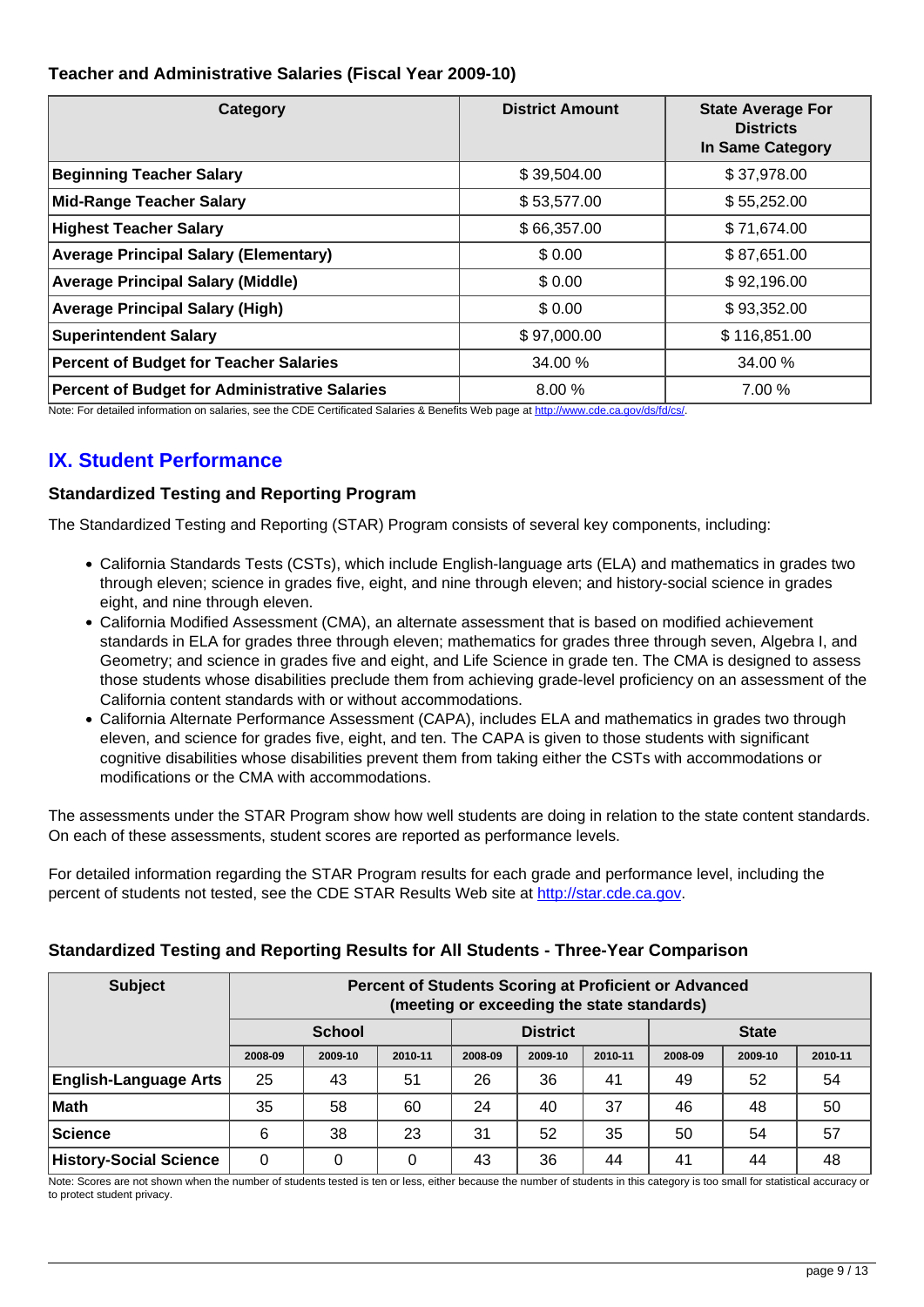### **Standardized Testing and Reporting Results by Student Group - Most Recent Year**

| Group                                                          | <b>Percent of Students Scoring at Proficient or Advanced</b> |                    |                |                                   |  |  |
|----------------------------------------------------------------|--------------------------------------------------------------|--------------------|----------------|-----------------------------------|--|--|
|                                                                | English-<br><b>Language Arts</b>                             | <b>Mathematics</b> | <b>Science</b> | History-<br><b>Social Science</b> |  |  |
| <b>All Students in the LEA</b>                                 | 41                                                           | 37                 | 35             | 44                                |  |  |
| All Students at the School                                     | 51                                                           | 60                 | 23             | 0                                 |  |  |
| <b>Male</b>                                                    | 50                                                           | 76                 | $\Omega$       | 0                                 |  |  |
| Female                                                         | 53                                                           | 45                 | 31             | 0                                 |  |  |
| <b>Black or African American</b>                               | 0                                                            | $\mathbf 0$        | $\mathbf 0$    | 0                                 |  |  |
| American Indian or Alaska Native                               | 0                                                            | $\Omega$           | 0              | 0                                 |  |  |
| Asian                                                          | 0                                                            | $\mathbf 0$        | $\mathbf 0$    | 0                                 |  |  |
| <b>Filipino</b>                                                | 0                                                            | $\mathbf 0$        | $\mathbf 0$    | 0                                 |  |  |
| <b>Hispanic or Latino</b>                                      | 43                                                           | 48                 | $\overline{7}$ | 0                                 |  |  |
| <b>Native Hawaiian or Pacific</b><br><b>Islander</b>           | 0                                                            | $\Omega$           | 0              | 0                                 |  |  |
| White                                                          | 69                                                           | 81                 | $\Omega$       | 0                                 |  |  |
| <b>Two or More Races</b>                                       | 0                                                            | $\mathbf 0$        | $\mathbf 0$    | 0                                 |  |  |
| <b>Socioeconomically Disadvantaged</b>                         | 46                                                           | 54                 | 18             | 0                                 |  |  |
| <b>English Learners</b>                                        | 29                                                           | 36                 | $\Omega$       |                                   |  |  |
| <b>Students with Disabilities</b>                              | 0                                                            | $\mathbf 0$        | $\mathbf 0$    | 0                                 |  |  |
| <b>Students Receiving Migrant</b><br><b>Education Services</b> | 0                                                            | $\overline{0}$     | 0              | 0                                 |  |  |

Note: Scores are not shown when the number of students tested is ten or less, either because the number of students in this category is too small for statistical accuracy or to protect student privacy.

# **California Physical Fitness Test Results (School Year 2010-11)**

The California Physical Fitness Test (PFT) is administered to students in grades five, seven, and nine only. This table displays by grade level the percent of students meeting the fitness standards for the most recent testing period. For detailed information regarding this test, and comparisons of a school's test results to the district and state, see the CDE PFT Web page at<http://www.cde.ca.gov/ta/tg/pf/>.

| <b>Grade Level</b> | <b>Percent of Students Meeting Fitness Standards</b>                                        |      |      |  |  |  |
|--------------------|---------------------------------------------------------------------------------------------|------|------|--|--|--|
|                    | <b>Six of Six Standards</b><br><b>Four of Six Standards</b><br><b>Five of Six Standards</b> |      |      |  |  |  |
|                    | 23.8                                                                                        | 23.8 | 19.0 |  |  |  |

Note: Scores are not shown when the number of students tested is ten or less, either because the number of students in this category is too small for statistical accuracy or to protect student privacy.

# **X. Accountability**

# **Academic Performance Index**

The Academic Performance Index (API) is an annual measure of state academic performance and progress of schools in California. API scores range from 200 to 1,000, with a statewide target of 800. For detailed information about the API, see the CDE API Web page at [http://www.cde.ca.gov/ta/ac/ap/.](http://www.cde.ca.gov/ta/ac/ap/)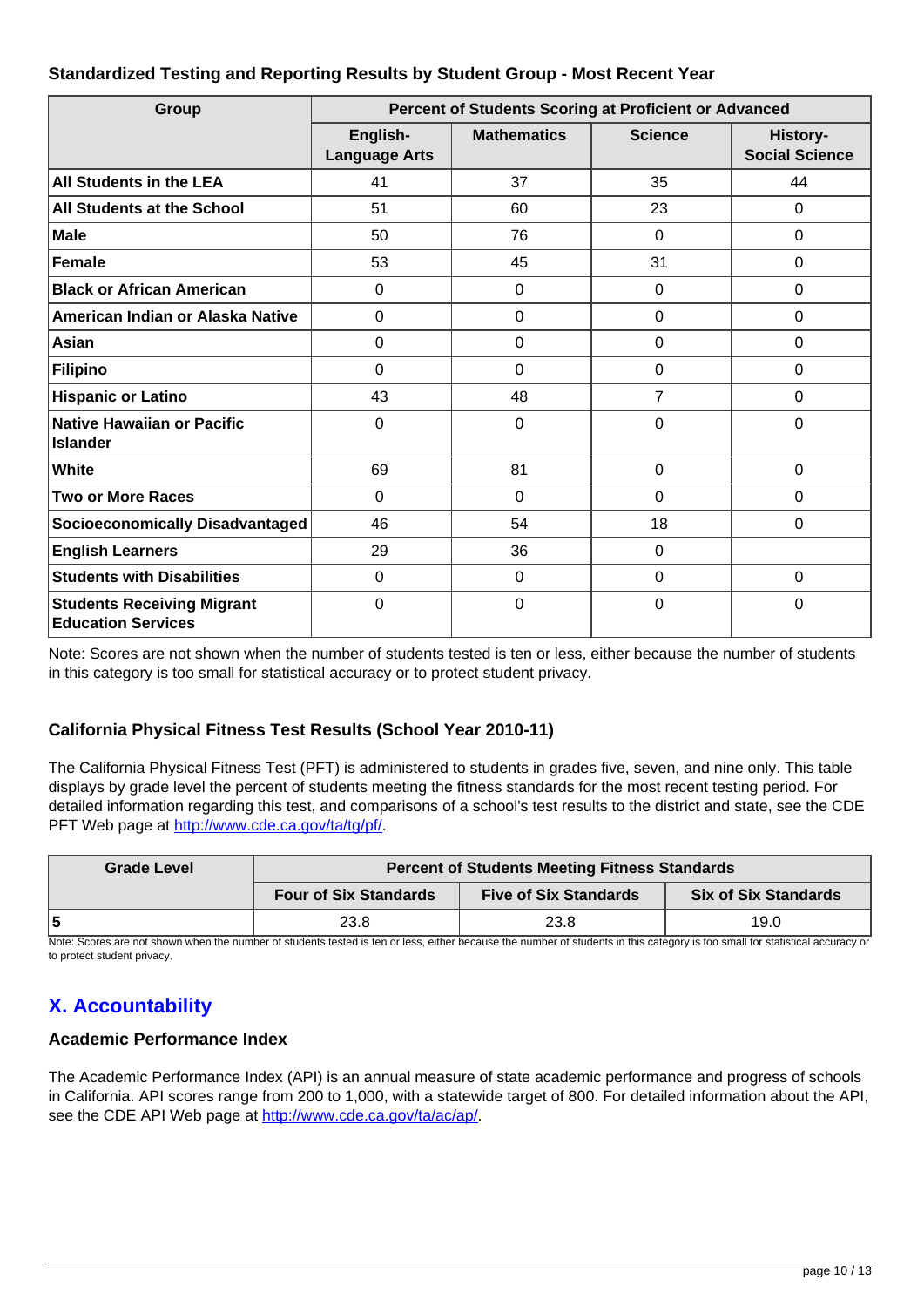## **Academic Performance Index Ranks - Three-Year Comparison**

This table displays the school's statewide and similar schools' API ranks. The statewide API rank ranges from 1 to 10. A statewide rank of 1 means that the school has an API score in the lowest ten percent of all schools in the state, while a statewide rank of 10 means that the school has an API score in the highest ten percent of all schools in the state.

The **similar schools API rank** reflects how a school compares to 100 statistically matched "similar schools." A similar schools rank of 1 means that the school's academic performance is comparable to the lowest performing ten schools of the 100 similar schools, while a similar schools rank of 10 means that the school's academic performance is better than at least 90 of the 100 similar schools.

| <b>API Rank</b>        | 2008 | 2009 | 2010 |
|------------------------|------|------|------|
| Statewide              |      |      |      |
| <b>Similar Schools</b> | N/A  |      |      |

#### **Academic Performance Index Growth by Student Group - Three-Year Comparison**

| Group                                   | <b>Actual API Change</b> |         |         |  |
|-----------------------------------------|--------------------------|---------|---------|--|
|                                         | 2008-09                  | 2009-10 | 2010-11 |  |
| All Students at the School              | 24                       | 56      | 49      |  |
| <b>Black or African American</b>        |                          |         |         |  |
| American Indian or Alaska Native        |                          |         |         |  |
| Asian                                   |                          |         |         |  |
| <b>Filipino</b>                         |                          |         |         |  |
| <b>Hispanic or Latino</b>               |                          |         |         |  |
| <b>Native Hawaiian/Pacific Islander</b> |                          |         |         |  |
| White                                   |                          |         |         |  |
| <b>Two or More Races</b>                | N/D                      |         |         |  |
| <b>Socioeconomically Disadvantaged</b>  | 39                       | 41      | 58      |  |
| <b>English Learners</b>                 |                          |         |         |  |
| <b>Students with Disabilities</b>       |                          |         |         |  |

Note: "N/D" means that no data were available to the CDE or LEA to report. "B" means the school did not have a valid API Base and there is no Growth or target information. "C" means the school had significant demographic changes and there is no Growth or target information.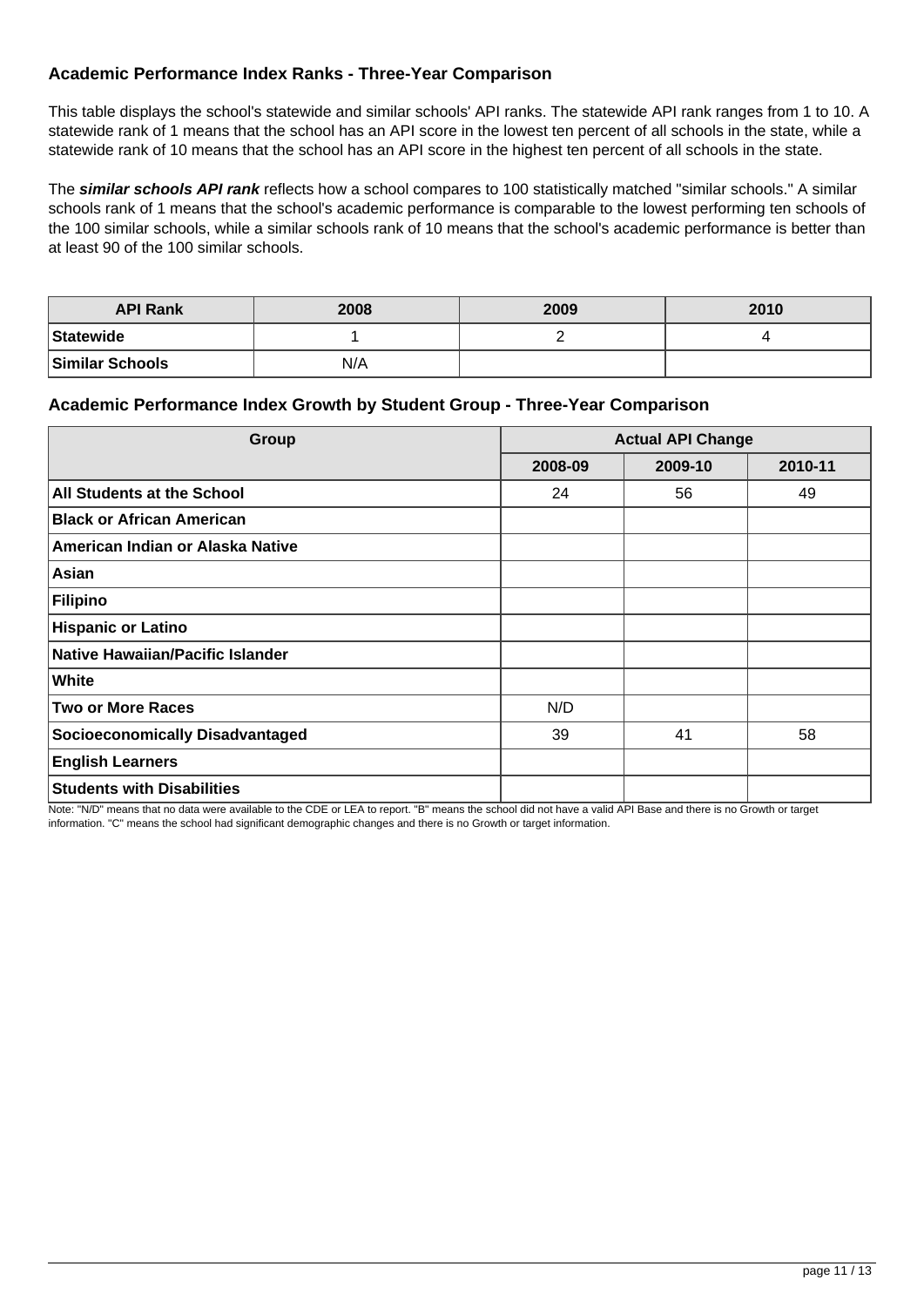# **Academic Performance Index Growth by Student Group - 2011 Growth API Comparison**

This table displays, by student group, the number of students included in the API and the 2011 Growth API at the school, LEA, and state level.

| Group                                  | 2011 Growth API              |               |                              |            |                              |              |  |
|----------------------------------------|------------------------------|---------------|------------------------------|------------|------------------------------|--------------|--|
|                                        | Number of<br><b>Students</b> | <b>School</b> | Number of<br><b>Students</b> | <b>LEA</b> | Number of<br><b>Students</b> | <b>State</b> |  |
| All Students at the School             | 70                           | 814           | 169                          | 734        | 4,683,676                    | 778          |  |
| <b>Black or African American</b>       | $\Omega$                     |               | 0                            |            | 317,856                      | 696          |  |
| American Indian or Alaska Native       | 2                            |               | 6                            |            | 33,774                       | 733          |  |
| Asian                                  | $\Omega$                     |               | $\Omega$                     |            | 398,869                      | 898          |  |
| Filipino                               | $\Omega$                     |               | 0                            |            | 123,245                      | 859          |  |
| <b>Hispanic or Latino</b>              | 45                           | 780           | 98                           | 708        | 2,406,749                    | 729          |  |
| Native Hawaiian/Pacific Islander       | $\Omega$                     |               |                              |            | 26,953                       | 764          |  |
| White                                  | 23                           | 904           | 64                           | 793        | 1,258,831                    | 845          |  |
| <b>Two or More Races</b>               | $\Omega$                     |               | 0                            |            | 76,766                       | 836          |  |
| <b>Socioeconomically Disadvantaged</b> | 54                           | 791           | 115                          | 709        | 2,731,843                    | 726          |  |
| <b>English Learners</b>                | 34                           | 758           | 48                           | 653        | 1,521,844                    | 707          |  |
| <b>Students with Disabilities</b>      |                              |               | 10                           |            | 521,815                      | 595          |  |

#### **Adequate Yearly Progress**

The federal ESEA requires that all schools and districts meet the following Adequate Yearly Progress (AYP) criteria:

- Participation rate on the state's standards-based assessments in ELA and mathematics
- Percent proficient on the state's standards-based assessments in ELA and mathematics
- API as an additional indicator
- Graduation rate (for secondary schools)

For detailed information about AYP, including participation rates and percent proficient results by student group, see the CDE AYP Web page at [http://www.cde.ca.gov/ta/ac/ay/.](http://www.cde.ca.gov/ta/ac/ay/)

### **Adequate Yearly Progress Overall and by Criteria (School Year 2010-11)**

| <b>AYP Criteria</b>                            | <b>School</b> | <b>District</b> |
|------------------------------------------------|---------------|-----------------|
| Made AYP Overall                               | Yes           | <b>No</b>       |
| Met Participation Rate - English-Language Arts | Yes           | Yes             |
| <b>Met Participation Rate - Mathematics</b>    | Yes           | Yes             |
| Met Percent Proficient - English-Language Arts | Yes           | Yes             |
| <b>Met Percent Proficient - Mathematics</b>    | Yes           | No              |
| <b>Met API Criteria</b>                        | Yes           | Yes             |
| <b>Met Graduation Rate</b>                     | N/A           | N/A             |

### **Federal Intervention Program (School Year 2011-12)**

Schools and districts receiving federal Title I funding enter Program Improvement (PI) if they do not make AYP for two consecutive years in the same content area (ELA or mathematics) or on the same indicator (API or graduation rate). After entering PI, schools and districts advance to the next level of intervention with each additional year that they do not make AYP. Detailed information about PI identification can be found on the CDE Adequate Yearly Progress (AYP) Web page at <http://www.cde.ca.gov/ta/ac/ay/>.